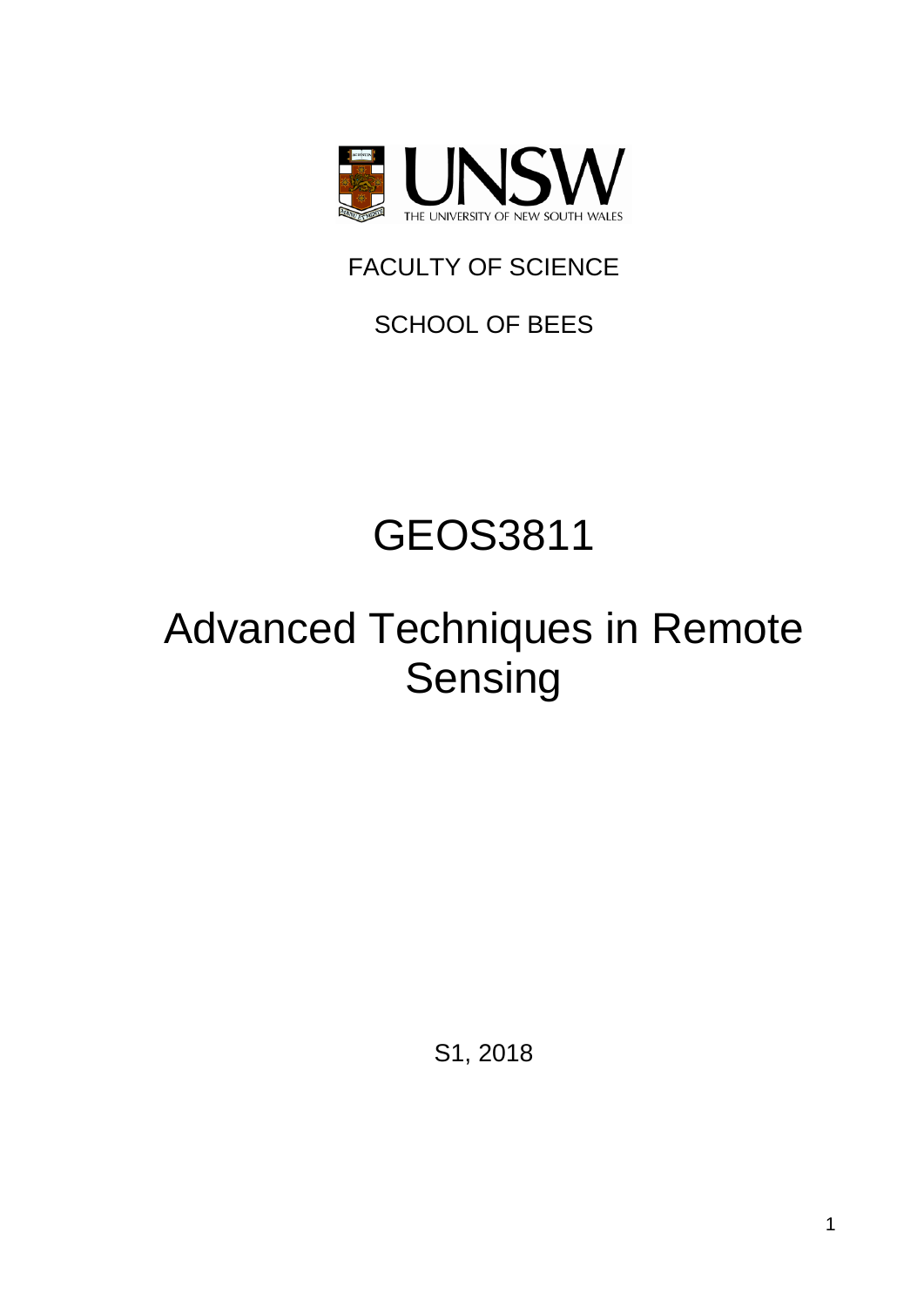# Faculty of Science - Course Outline - 2018

## **Contents:**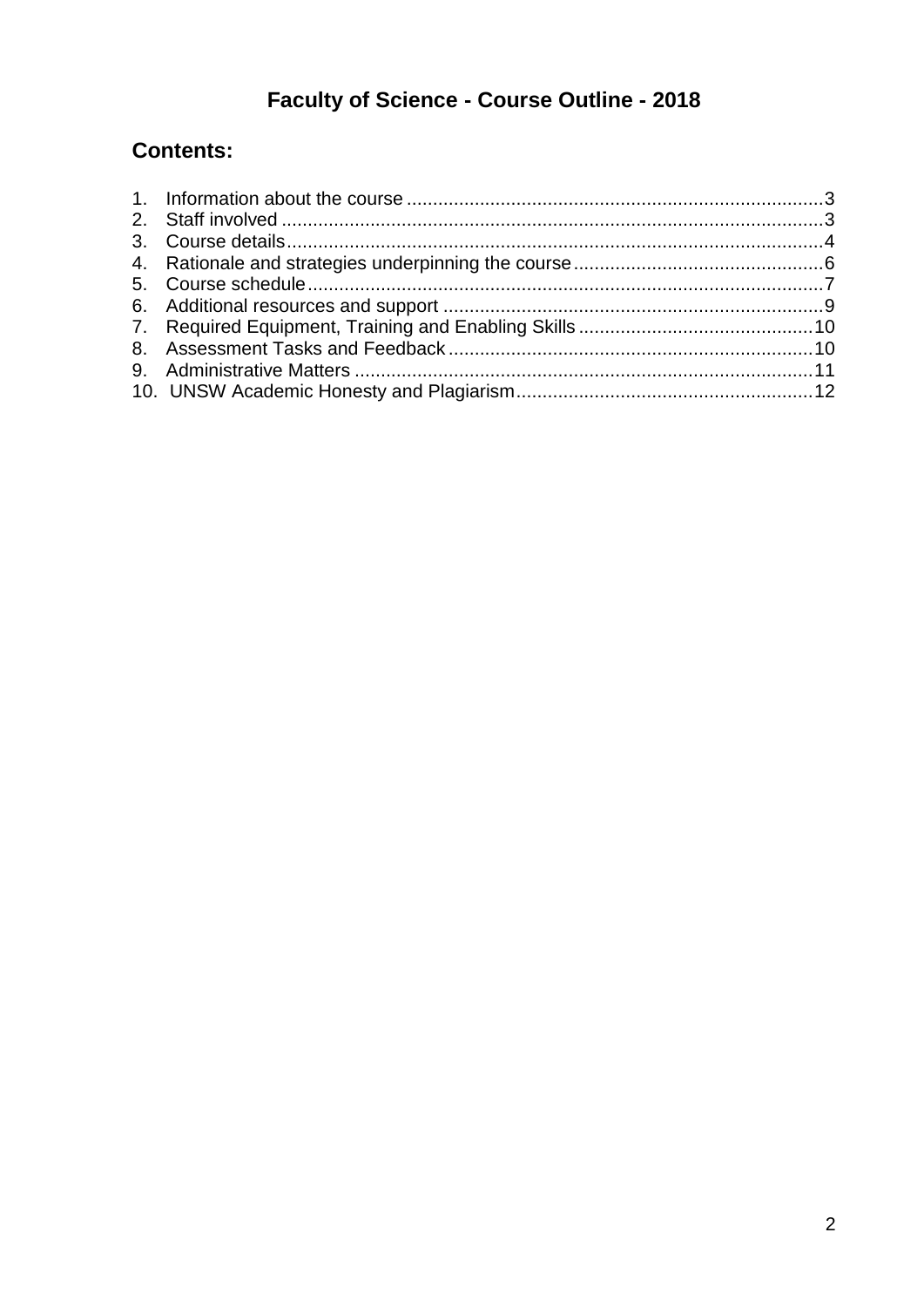### **Faculty of Science - Course Outline - 2018**

### <span id="page-2-0"></span>**1. Information about the course**

NB: Some of this information is available on th[e UNSW Virtual Handbook](https://www.handbook.unsw.edu.au/undergraduate/courses/2018/GEOS3811.html)<sup>1</sup>

| <b>Year of Delivery</b> | 2018                                                                  |  |  |  |
|-------------------------|-----------------------------------------------------------------------|--|--|--|
| <b>Course Codes</b>     | GEOS3811                                                              |  |  |  |
| <b>Course Name</b>      | Advanced Techniques in Remote Sensing                                 |  |  |  |
| <b>Academic Unit</b>    | School of BEES                                                        |  |  |  |
| <b>Level of Course</b>  | 3rd year                                                              |  |  |  |
| <b>Units of Credit</b>  | 6UOC                                                                  |  |  |  |
| Session(s)              | S1                                                                    |  |  |  |
| <b>Offered</b>          |                                                                       |  |  |  |
| Assumed                 | GEOS2821, GEOS2811 or equivalent course; or acquired related          |  |  |  |
| Knowledge               | knowledge. Working knowledge of ENVI software is assumed.             |  |  |  |
| <b>Hours per Week</b>   | Equivalent of 4 hours a week.                                         |  |  |  |
| <b>Number of Weeks</b>  | 1                                                                     |  |  |  |
| <b>Dates</b>            | Week 1 (26 Feb- 2 Mar) 5-day intensive course and on-line components. |  |  |  |
|                         |                                                                       |  |  |  |

#### **Summary of Course Structure (for details see 'Course Schedule' )**

| <b>Component</b>                     | <b>Hours</b> | Time           | Day                                 | Location          |
|--------------------------------------|--------------|----------------|-------------------------------------|-------------------|
| Lectures and labs                    | 30           | $9$ am $-5$ pm | 26 Feb $-2$   T06 - Lectures<br>Mar | G29 - Labs        |
| In-class and Online<br>participation |              |                | Ongoing                             | Moodle Forum      |
| <b>Final Project</b>                 |              |                | End of Wk 12                        | Online Submission |

### <span id="page-2-1"></span>**2. Staff involved**

| <b>Staff</b>                              | <b>Name</b>       | <b>Contact Details</b>     | <b>Consultation</b><br><b>Times</b> |
|-------------------------------------------|-------------------|----------------------------|-------------------------------------|
| Convener<br><b>Course</b><br>and Lecturer | Dr Mirela Tulbure | mirela.tulbure@unsw.edu.au | By appointment.                     |
| Laboratory<br><b>Demonstrator</b>         | Jack Wearne       | jack.wearne@unsw.edu.au    | Via Moodle                          |
| <b>Guest Lecturer</b>                     | Dr Mark Broich    | mark.broich@unsw.edu.au    |                                     |

<sup>&</sup>lt;u>.</u> <sup>1</sup> UNSW Virtual Handbook <https://www.handbook.unsw.edu.au/undergraduate/courses/2018/GEOS3811.html>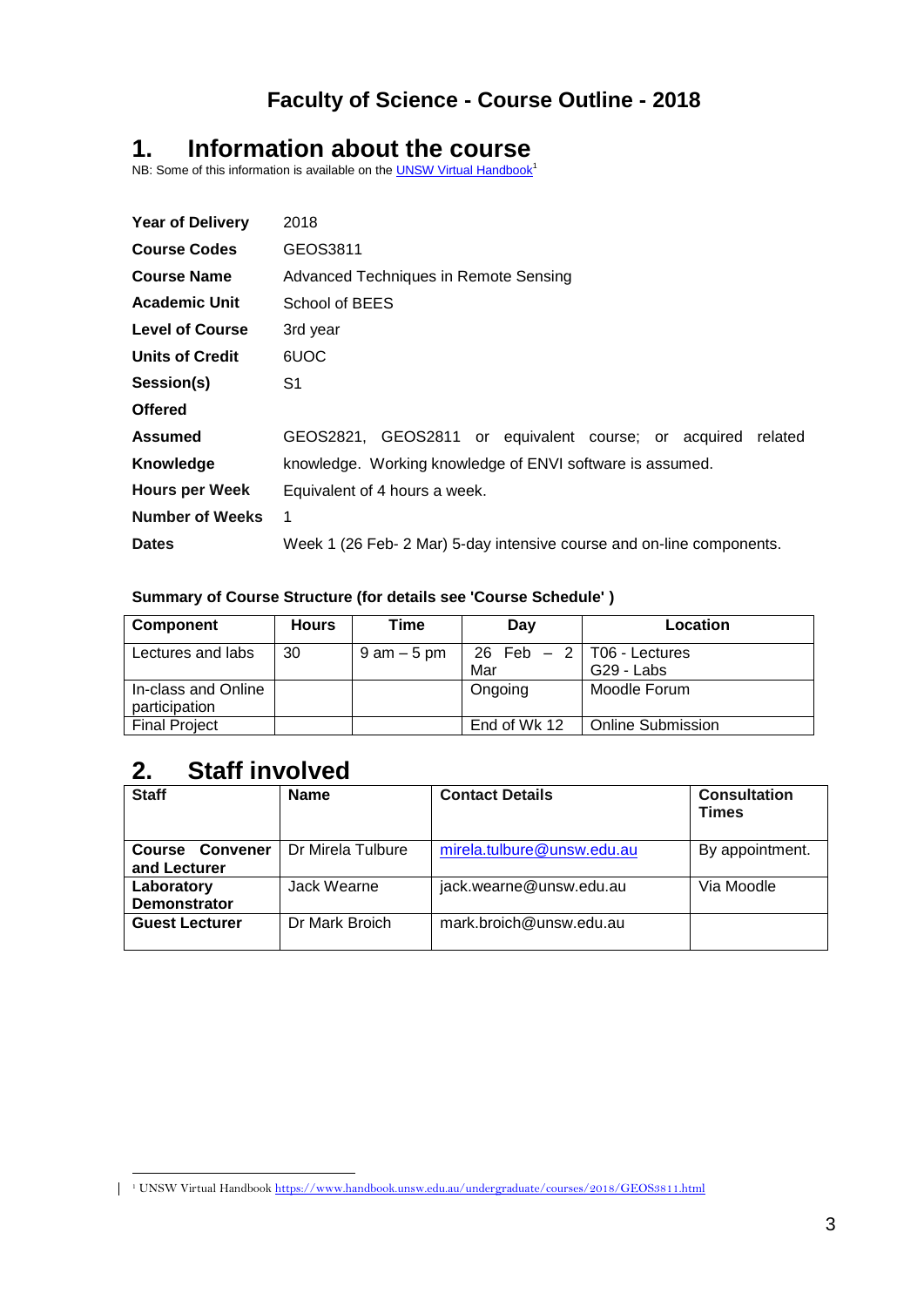# <span id="page-3-0"></span>**3. Course details**

| <b>Course Description</b> <sup>2</sup>          | To develop an understanding of remote sensing principles and<br>applications, including examples relevant to ecology, forestry,<br>geography, and engineering through lectures, hands-on labs, and<br>readings from the primary literature.                                                                                                                                                                                                                                                                                                                                                                                                                                                                                                                                                                                                                                                                                                                                                                                                                                                                                                                                   |
|-------------------------------------------------|-------------------------------------------------------------------------------------------------------------------------------------------------------------------------------------------------------------------------------------------------------------------------------------------------------------------------------------------------------------------------------------------------------------------------------------------------------------------------------------------------------------------------------------------------------------------------------------------------------------------------------------------------------------------------------------------------------------------------------------------------------------------------------------------------------------------------------------------------------------------------------------------------------------------------------------------------------------------------------------------------------------------------------------------------------------------------------------------------------------------------------------------------------------------------------|
| <b>Course Aims</b>                              | To introduce students to state-of-the-art technology and techniques of<br>remote sensing image acquisition and processing, including sourcing<br>imagery through open access databases. The course assumes some<br>prior knowledge of image processing techniques such as that acquired<br>in GEOS2821 or GEOS2811. Through completing the assessment<br>tasks, mastering concepts taught in lectures through hands-on lab<br>classes, students will have the skills for work in businesses or agencies<br>applying remote sensing for environmental mapping and monitoring,<br>natural resource management, ecology, geography and land use<br>planning.                                                                                                                                                                                                                                                                                                                                                                                                                                                                                                                     |
| <b>Course Learning</b><br><b>Outcomes (CLO)</b> | On satisfying the requirements of this course, students will be able to:<br>Understand the underlying principles of remote sensing,<br>1.<br>including electromagnetic interactions with the Earth's surface<br>and atmosphere<br>2.<br>Understand various sensor systems and platforms for collection<br>of remotely sensed data, and their potential and limitations for<br>environmental applications<br>3.<br>Source free to use remote sensing data from various agencies<br>Demonstrate proficiency and conceptual understanding in using<br>4.<br>software to perform remote sensing image processing and<br>analysis, through a series of laboratory exercises. This will<br>include ENVI software but also learning to automate tasks<br>through R.<br>5.<br>Interpret, synthesise and apply that knowledge to produce new<br>selected<br>thematic<br>applied<br>research<br>in.<br>a<br>area<br>(e.g.<br>vegetation/land use, soils/geology, fluvial/marine, urban).<br>6.<br>Communicate their investigation in a variety of written formats<br>that link together the processing methods, results<br>and<br>interpretation, while catering for diverse audiences. |

#### **Graduate Attributes Developed in this Course**

| <b>Science Graduate</b><br><b>Attributes</b> |                                                                        | <b>FOCUS</b><br>$0 = NO$ FOCUS<br>$1 = MINIMAL$<br>$2 = MINOR$<br>$3 = MAJOR$ | <b>Activities / Assessment (ATs)</b>                                    |
|----------------------------------------------|------------------------------------------------------------------------|-------------------------------------------------------------------------------|-------------------------------------------------------------------------|
| 1.                                           | <b>Research, inquiry</b><br>and analytical<br>thinking abilities       | 3                                                                             | All will be achieved through assessment tasks (ATs) /<br>$#1$ to $#3$ . |
| 2.                                           | <b>Capability and</b><br>motivation for<br>intellectual<br>development | 2                                                                             | In-class discussions and labs/ AT#1, AT#3                               |
| 3.                                           | Ethical, social and<br>professional<br>understanding                   | 2                                                                             | Inquiry, research project / AT#3                                        |
|                                              |                                                                        |                                                                               |                                                                         |

<u>.</u> <sup>2</sup> UNSW Virtual Handbook:<https://www.handbook.unsw.edu.au/undergraduate/courses/2018/GEOS3811.html>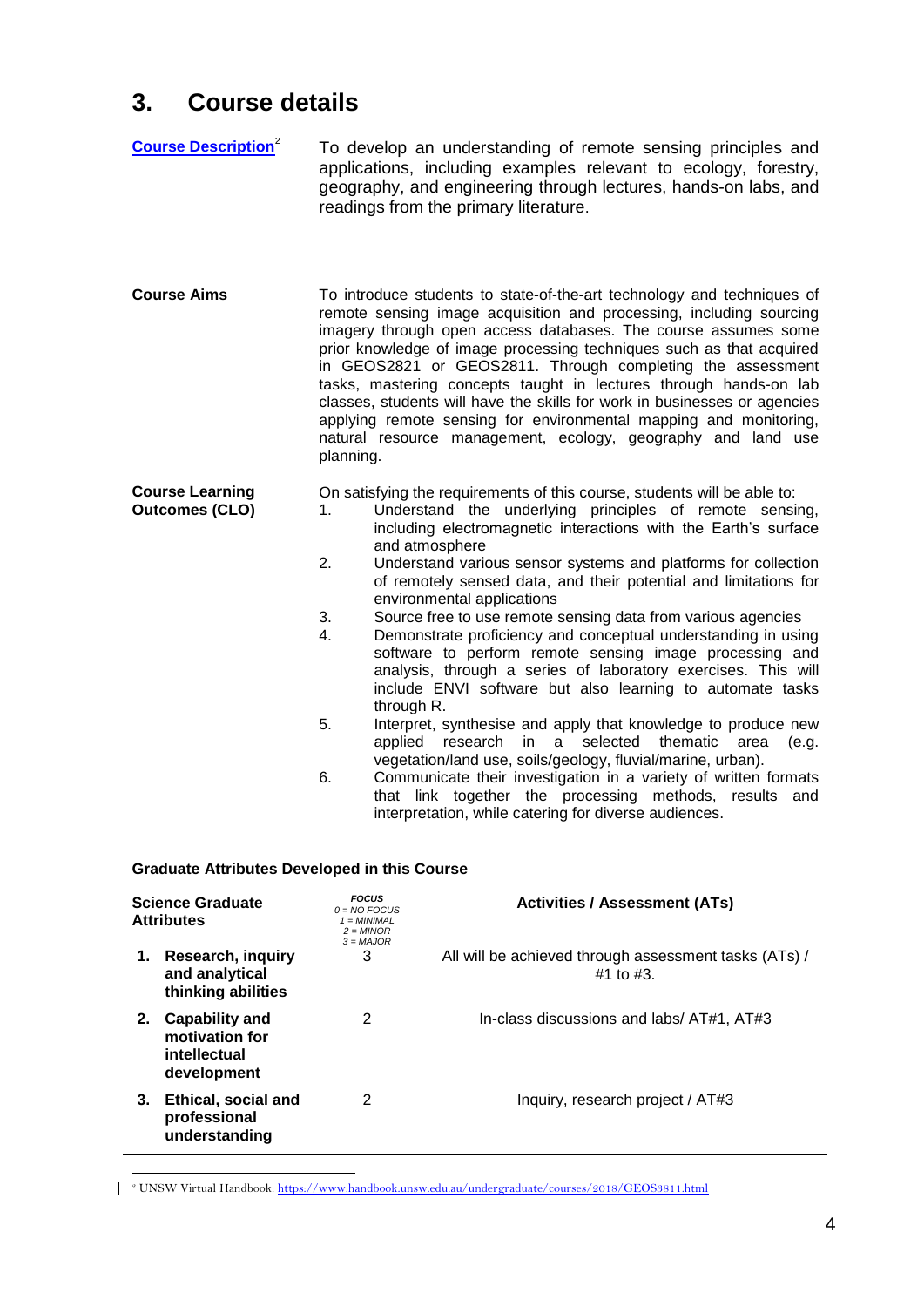|    | 4. Communication                                          | $\overline{2}$      | On-line components and readings, class participation /<br>AT#2                                                                                  |
|----|-----------------------------------------------------------|---------------------|-------------------------------------------------------------------------------------------------------------------------------------------------|
| 5. | Teamwork.<br>collaborative and<br>management<br>skills    | 3                   | Online discussions, Individual research project / AT#2,<br>AT#3                                                                                 |
| 6. | <b>Information</b><br>literacy                            | 3                   | In class activities, research project / AT#1, AT#2, AT#3                                                                                        |
|    | <b>Major Topics</b><br>(Syllabus Outline)                 | See course schedule |                                                                                                                                                 |
|    | <b>Relationship to Other</b><br><b>Courses within the</b> |                     | This course forms part of the BSc major in Spatial Information, as well<br>as contributing and complementing other programs in the geosciences, |

environmental management, biosciences and related disciplines.

**Program**

5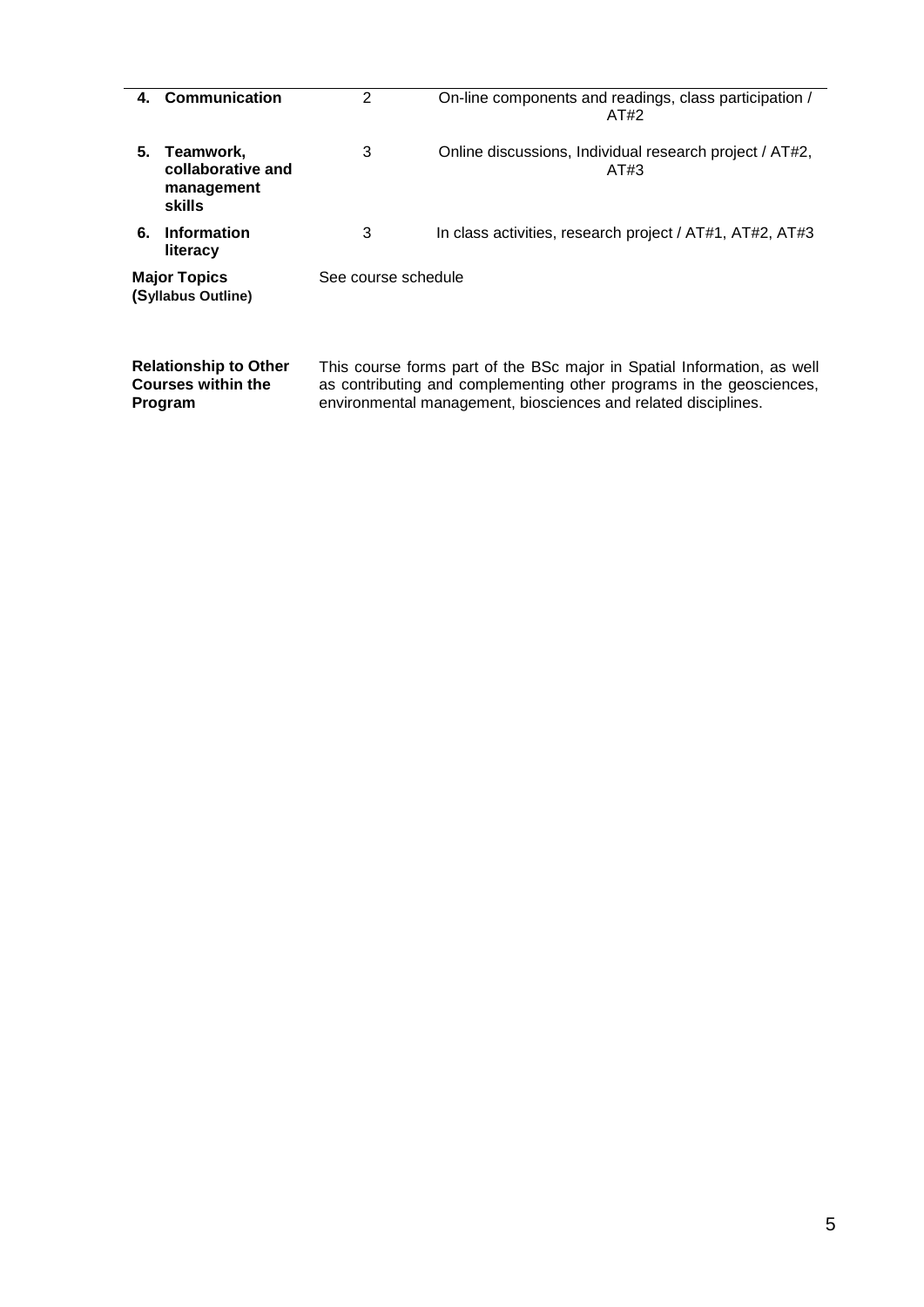### <span id="page-5-0"></span>**4. Rationale and strategies underpinning the course**

**Rationale for learning and teaching in this course – How this course is taught**

Remote Sensing (defined by Statute II  $ISPRS<sup>3</sup>$ ) is the art, science, and technology of obtaining reliable information from non-contact imaging and other sensor systems about the Earth and its environment, and other physical objects and of processes through recording, measuring, analysing and representation. Thus, remote sensing is technical in nature, in that one needs to use software to achieve one's aims. However, this course is not about teaching software. It is about the principles and applications of remote sensing, 'the science' of remote sensing (software changes rapidly while principles do not).

There are three elements that you should use for learning in the course. Lecture notes and resource material provide an overview of the subject, and are a key reference source. In the case of the software, there are detailed online manuals that should be referred to. These include both command references and labs. Finally, there are your colleagues in the course. You are all working on similar problems, and you should be learning together. As a  $3<sup>rd</sup>$  year student, you are expected to do much of the learning both by yourself and with your colleagues.

**Teaching Strategies** A flexible strategy combining teacher-centred and learner-centred approaches. Lectures, guided lab sessions, in-class discussions, problemsolving and inquiry are used to introduce learners to a range of concepts related to remote sensing, to develop deep understanding of such concepts, and the ability to transfer that understanding to new learning<br>situations. Through this teaching modality I encourage students to Through this teaching modality I encourage students to become independent learners. This teaching strategy fosters graduates that are able to apply their knowledge and skills to solving problems.

**How the assessment supports and assists the learning**  A variety of hands-on lab classes have been devised to address the set learning outcomes, and to foster students that understand their discipline in an interdisciplinary context. The major research project was created to encourage students with independent and collaborative inquiry, to be rigorous in their analysis, critique and reflections. These assessments allow students to apply their knowledge and skills to solving problems, promote effective communication, and of application their discipline in local, national and international contexts.

**Access to the lecturer** Email questions via Moodle or by appointment outside lecture times and labs email mirela.tulbure@unsw.edu.au.



1

<sup>&</sup>lt;sup>3</sup> International Society of Photogrammetry and Remote Sensing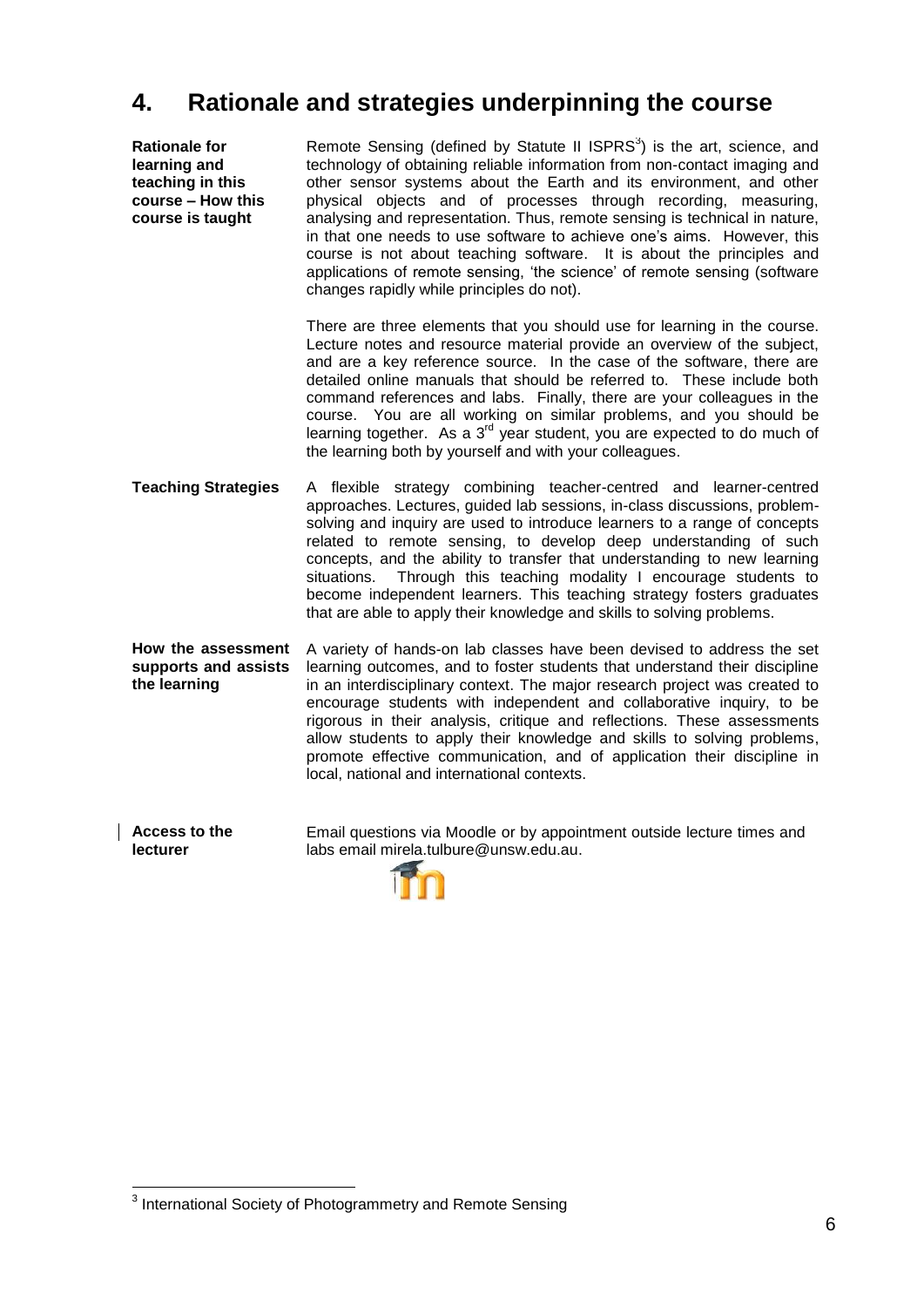# <span id="page-6-0"></span>**5. Course schedule**

The schedule below might change slightly, but still gives a good indication of what to expect in this course.

Lectures notes and guidelines for lab sessions, the individual research paper and policy brief, will be uploaded on the Moodle platform.

| Wk             | Day            | Lecture topics                                            | Labs and other assessment tasks  |
|----------------|----------------|-----------------------------------------------------------|----------------------------------|
| 0              | 26             | Introduction:                                             | Intro to ENVI [not assessed]     |
|                | Feb            | 1. Why RS                                                 |                                  |
|                |                | 2. Brief history of RS                                    | Landsat, Sentinel pre-processing |
|                |                | 3. Principles of Electromagnetic Radiation and the EM     | steps in ENVI                    |
|                |                | Spectrum                                                  |                                  |
|                |                | 4. Spectral Signatures                                    |                                  |
|                |                | 5. Elements of Image Interpretation                       |                                  |
|                |                | 6. Sourcing images                                        |                                  |
|                |                | 7. Optical Remote sensing<br>8. Types of satellite images |                                  |
|                |                | 9. Satellite remote sensing systems and their             |                                  |
|                |                | "resolutions"                                             |                                  |
|                |                | 10. Image pre-processing steps                            |                                  |
|                | 27             | 1. Image classification, accuracy assessment              | Landsat, Sentinel image          |
|                | Feb            | 2. Image processing                                       | classification, accuracy         |
|                |                | 3. High-resolution RS imagery, case study: Mapping        | assessment in ENVI               |
|                |                | emergent wetland vegetation with QuickBird imagery        |                                  |
|                | 28             | Remote Sensing applications:                              | Intro to R and R studio [not     |
|                | Feb            | 1. Vegetation indices, time-series analysis, phenology,   | assessed]                        |
|                |                | LiDAR. Examples will focus on deforestation,              |                                  |
|                |                | phenology, and vegetation response to flooding            | Remote sensing for conservation  |
|                |                | including image time-series                               | lab                              |
|                |                | <b>Guest Lecturer: Mark Broich</b>                        |                                  |
|                | 1              | Remote Sensing applications:                              | Start Water resources lab        |
|                | Mar            | 2. Water including optical data (MT, 2h)                  |                                  |
|                |                | 3. SAR data (MB, 1h)                                      |                                  |
|                | $\overline{2}$ | <b>Remote Sensing Applications:</b>                       | Continue Water resources lab     |
|                | Mar            | 4. Conservation                                           |                                  |
|                |                | 5. Geology                                                | Start guided individual research |
|                |                | 6. Fire                                                   | for final project                |
|                |                |                                                           |                                  |
|                |                | Course Wrap up                                            |                                  |
| $\overline{2}$ | 5              |                                                           | <b>Finalise Lab Reports</b>      |
|                | Mar            |                                                           |                                  |
| 3              | 12             |                                                           | Lab 1 (2 parts): ENVI report Due |
|                | Mar<br>19      |                                                           |                                  |
| 4              | Mar            |                                                           | Lab 3: Conservation report Due   |
| 5              | 26             |                                                           | Lab 4: Water Resources report    |
|                | Mar            |                                                           | Due                              |
|                |                | <b>Break</b>                                              |                                  |
| $6-$           | 9 Apr          |                                                           | Work on Final Project            |
| 11             | $-14$          |                                                           |                                  |
|                | May            |                                                           |                                  |
| 12             | 21             |                                                           | Final Project due                |
|                | May            |                                                           |                                  |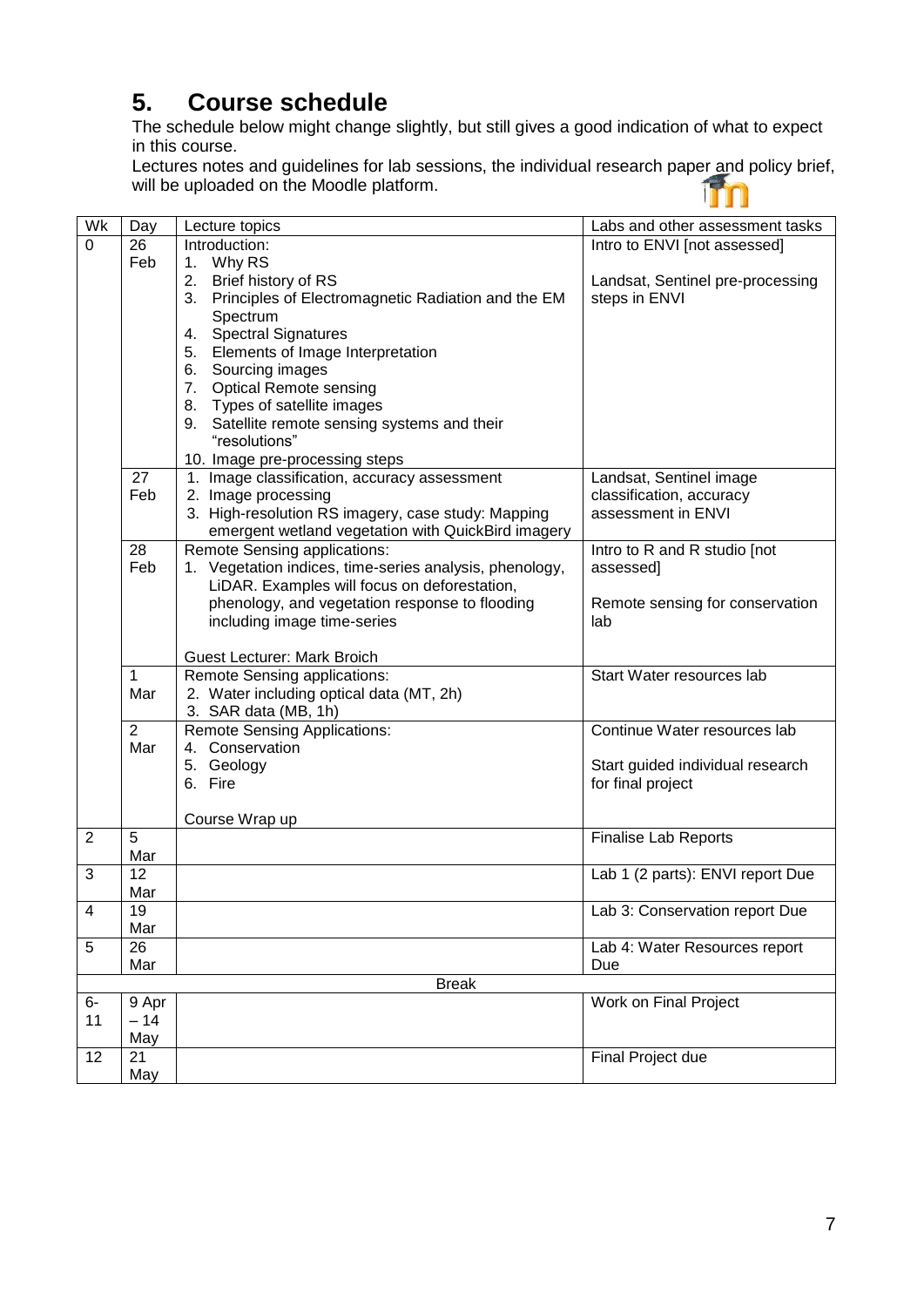# <span id="page-7-0"></span>**6. Additional resources and support**

| Text Books                           | There is no single required textbook for this course. You will learn about<br>each topic taught in the course from a suite of papers, tutorials, book<br>chapters and other resources throughout the course. A list of suggested<br>textbooks and tutorials is included below:<br>1. Remote Sensing of the Environment: An Earth Resource<br>Perspective, J. Jensen<br>2. Remote Sensing and Image Interpretation, Lillesand et al.<br>3. Remote Sensing and GIS for Ecologists Using Open Source<br>Software, 2017, Pelagic Publishing, Edited by: M. Wegmann et al<br>4. An excellent summary of key RS principles and examples<br>produced by the Canadian Centre for Remote Sensing.<br>5. Remote Sensing Time Series Revealing Land Surface<br>Dynamics, Springer, Edited By: C. Kuenzer et al. 2015. |
|--------------------------------------|------------------------------------------------------------------------------------------------------------------------------------------------------------------------------------------------------------------------------------------------------------------------------------------------------------------------------------------------------------------------------------------------------------------------------------------------------------------------------------------------------------------------------------------------------------------------------------------------------------------------------------------------------------------------------------------------------------------------------------------------------------------------------------------------------------|
| <b>Course Materials</b>              | for online viewing<br>Course materials will be provided on Moodle<br>and/or download. This will require a browser such as Firefox, Safari,<br>Internet Explorer or Chrome.                                                                                                                                                                                                                                                                                                                                                                                                                                                                                                                                                                                                                                 |
|                                      | To login to Moodle, go to: https://moodle.telt.unsw.edu.au                                                                                                                                                                                                                                                                                                                                                                                                                                                                                                                                                                                                                                                                                                                                                 |
|                                      | Once in Moodle, you will also need your z number and z pass to access<br>some of the readings via the UNSW library website. Lab instructions<br>(Labs), lecture notes (Lectures), and assessment tasks will be available<br>through Moodle, in the corresponding section and day/week.                                                                                                                                                                                                                                                                                                                                                                                                                                                                                                                     |
|                                      | You will use ENVI, the R scientific programming environment and the<br>RStudio interface to work with data in this technical and hands-on course.<br>R and RStudio are free to use programs already installed on the BEES<br>computers, however you can download for personal use from<br>https://www.r-project.org/ and https://www.rstudio.com/                                                                                                                                                                                                                                                                                                                                                                                                                                                          |
| <b>Required Readings</b>             | These will be advised as the course progresses.                                                                                                                                                                                                                                                                                                                                                                                                                                                                                                                                                                                                                                                                                                                                                            |
| <b>Additional Readings</b>           | Useful Journals that can be accessed through the UNSW Library (e-<br>Journals)                                                                                                                                                                                                                                                                                                                                                                                                                                                                                                                                                                                                                                                                                                                             |
|                                      | <b>Remote Sensing of Environment</b><br>International Journal of Remote Sensing<br><b>Remote Sensing</b><br><b>IEEE Transactions in Geoscience and Remote Sensing</b><br>Photogrammetric Engineering and Remote Sensing<br><b>Remote Sensing Reviews</b><br>Journal of Applied Remote Sensing                                                                                                                                                                                                                                                                                                                                                                                                                                                                                                              |
|                                      | You should also become familiar with the use of citation tracking in the<br>Scopus and Web of Science databases.<br>These are available via<br>sirius.library.unsw.edu.au. Citation tracking allows you to see who has<br>been citing articles, and who is cited in articles. It is a very good way of<br>seeing if an idea or method has been critiqued or further developed by<br>subsequent researchers. Google scholar is also a good source to begin<br>your search for relevant papers.                                                                                                                                                                                                                                                                                                              |
| Recommended<br><b>Internet Sites</b> | http://www.auscover.org.au/<br>http://visibleearth.nasa.gov/                                                                                                                                                                                                                                                                                                                                                                                                                                                                                                                                                                                                                                                                                                                                               |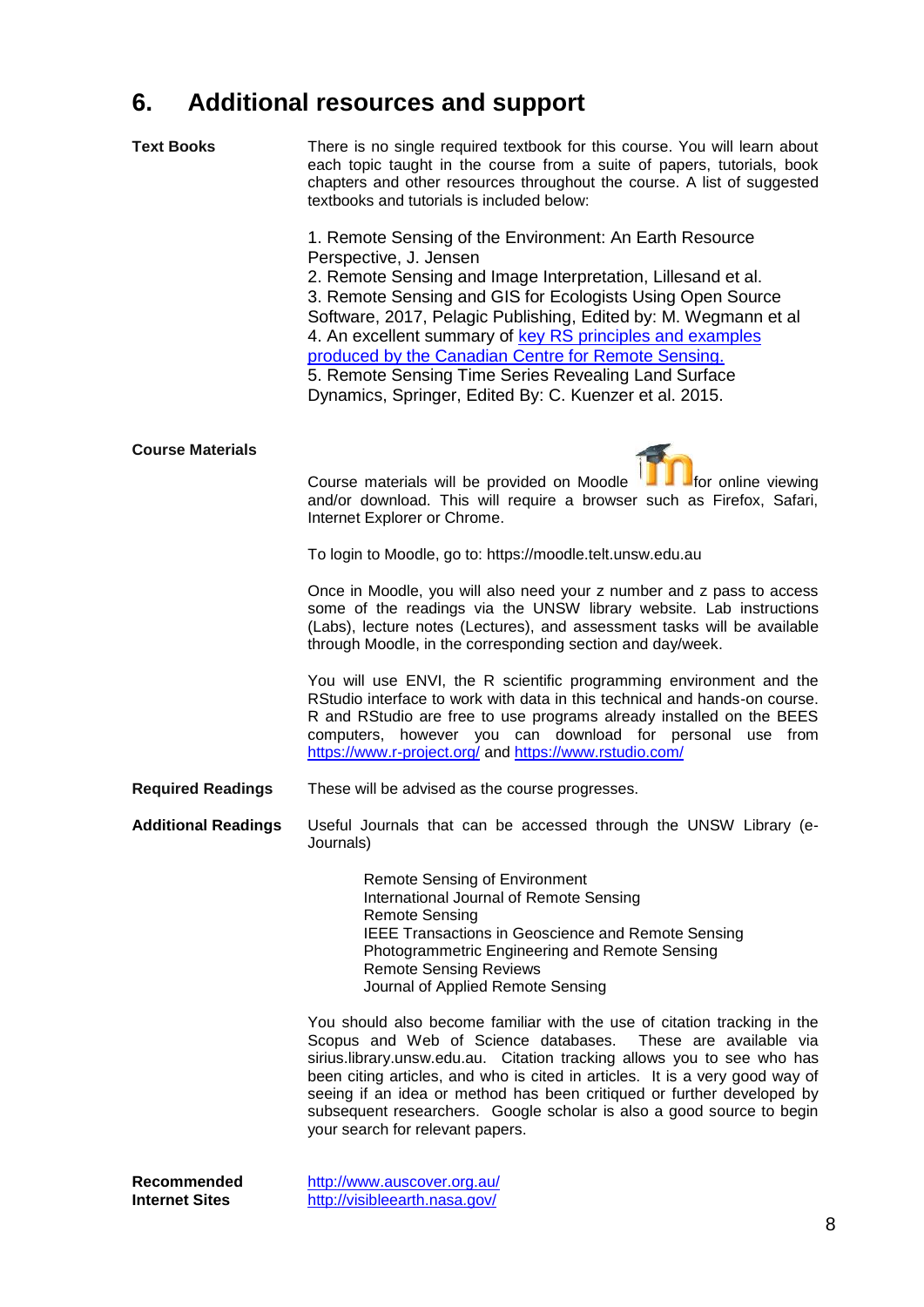| https://sentinel.esa.int/web/sentinel/missions/sentinel-2                |
|--------------------------------------------------------------------------|
| https://www.usgs.gov/products/data-and-tools/real-time-data/remote-land- |
| sensing-and-landsat                                                      |
| http://earthobservatory.nasa.gov                                         |
| http://neo.sci.gsfc.nasa.gov/Search.html                                 |

**Computer Laboratories or Study Spaces** Building E26 teaching lab 06 for lectures 9-12pm each day during 26 Feb -02 March 2018 week.

Biosciences (D-26) room G29 for lab sessions, 1-5PM (Monday, Wednesday, Thursday and Friday) and 2-5PM on Tuesday.

# <span id="page-8-0"></span>**7. Required Equipment, Training and Enabling Skills**

**Required equipment** Provided in the computer labs.

**Enabling skills training which may be required to complete this course**

Working knowledge of ENVI and Microsoft Office. Working knowledge of R and R studio.

# <span id="page-8-1"></span>**8. Assessment Tasks (AT) and Feedback**

| Task                                                              | <b>CLOs</b>                     | $%$ of        | Date          |                               |                 |                         |
|-------------------------------------------------------------------|---------------------------------|---------------|---------------|-------------------------------|-----------------|-------------------------|
|                                                                   | assessed                        | total<br>mark | Release       | <b>Due</b>                    | <b>Feedback</b> |                         |
| AT#1: Lab work<br>& reports<br>(individual)                       | CL1, CL3, CL5                   | 55            | Days 1 -<br>5 | Wk 3/<br>Wk 4/<br><b>Wk 5</b> | Demonstrator    | Daily<br>during<br>Labs |
| AT#2: Class<br>Participation                                      | $CL1$ .<br>CL2, CL5,<br>CL6     | 15            | Ongoing       | Ongoing                       | Demonstrator    | Ongoing                 |
| AT#3: Final<br>Project and<br><b>Policy Brief</b><br>(individual) | CL1, CL2, CL3,<br>CL4, CL5, CL6 | 30            | Day 5         | <b>Wk12</b>                   | MT              |                         |

### <span id="page-8-2"></span>**8.1 Assessment Criteria**

#### **AT#1:Lab Reports (55% of final course mark)**

#### **Due date**: end of Week 2

- Instructions for the 3 Labs and marking criteria (rubric) will be uploaded on Moodle.
- Lab reports are to be completed for each lab, and submitted via Moodle
- Answer the lab questions, and include images/screenshots of your results
- **Save the document as a .pdf** and upload to the corresponding **Assessment submission** on Moodle.
- These are meant to be detailed reports that demonstrate your learning and that you have put reasonable effort into attempting and completing the lab exercises - there are (almost) no wrong answers.
- Lab weight distribution: Lab 1 (two parts): 25% / Lab 2: 10% / Lab 3: 20%

### **AT#2: Class Participation (15% of the final course mark)**

#### **Due date**: Ongoing

Course participation in both class and well as Moodle Forum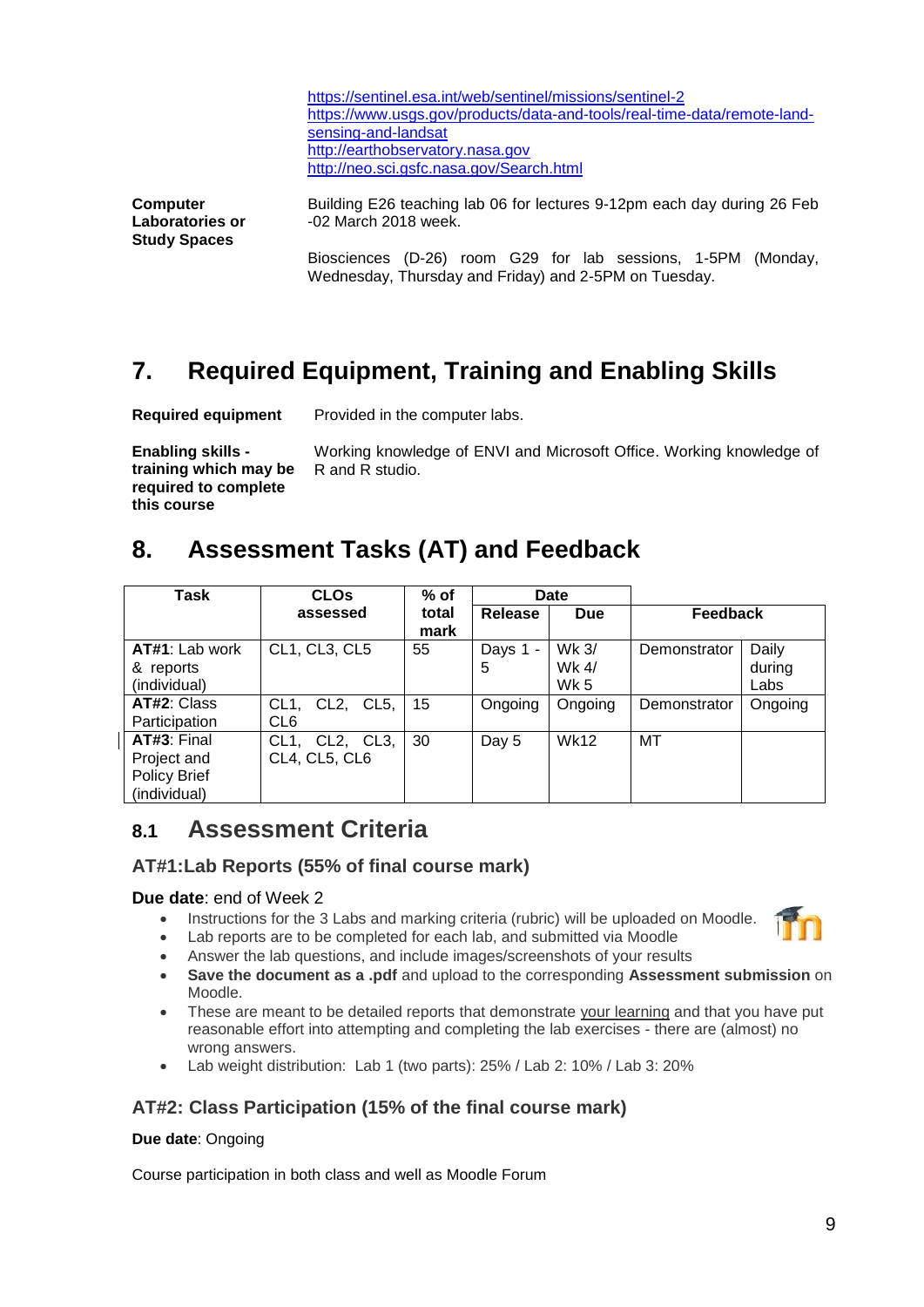Each student will be expected to have at least one meaningful contribution per week for a full mark on this component). On-line participation may include any of the following:

- share with your colleagues and instructors something that you found in the news where remote sensing has been used and you found interesting: a recent example that I like is about the water crisis in Cape Town, South Africa and how Landsat satellite data has been used to look at reservoir dynamics: [https://twitter.com/MirelaGTulbure/status/958262018695356416;](https://twitter.com/MirelaGTulbure/status/958262018695356416)
- issues that you may find with the course/lab materials typos, errors, points of confusion I am always interested in improving the material and any CONSTRUCTIVE feedback is great feedback
- questions relating to remote sensing or answers to questions from other students (not direct answers to lab assessments)
- A summary of a blog post where remote sensing has been used that you recently read and found useful.

You should not post any content that is in any way offensive or that violates University codes of conduct or explicit solutions to lab assignments (you are welcome to help each other out but don't post the answer). **im** 

**Submission** via Moodle Forum (AT#2)

#### **AT#3: Final Project and Policy Brief (30% of final course mark)**

#### **Due date:** end week 12

The aim of the final research project is to investigate an environmental remote sensing application, synthesising knowledge acquired through Labs and systematic literature review and applying it to a 'theme' of your choice (e.g. geology, ecology, land use change, surface hydrology, land degradation, etc.). The final project is a research paper to be complemented by a policy brief, as a way of summarising the report findings for decision-makers. Specific instructions will be uploaded on Moodle.

Activities related to this task should be submitted via Moodle under **Assessment Submission**. The final project is worth 20%, and the policy brief is worth 10%.

### **9. Administrative Matters**

| <b>Expectations of</b><br><b>Students</b> | You are expected to attend all lectures and laboratories. All assessable<br>items are compulsory.                                                                                                                                                                                                                                                                              |
|-------------------------------------------|--------------------------------------------------------------------------------------------------------------------------------------------------------------------------------------------------------------------------------------------------------------------------------------------------------------------------------------------------------------------------------|
| <b>Assignment</b><br><b>Submissions</b>   | Assignments are to be submitted via Moodle, under 'Assessment<br><b>Submission', look for specific folders for submission of the different</b><br>assessment tasks of this course. Extensions will not be granted unless<br>supported by documentation (e.g. doctor's certificate) or through UNSW<br>Student Central (see https://student.unsw.edu.au/special-consideration). |
| <b>Occupational Health</b><br>and Safety  | Information on relevant Occupational Health and Safety policies and<br>expectations can be found at https://safety.unsw.edu.au (UNSW) and<br>http://www.bees.unsw.edu.au/health-and-safety (BEES).                                                                                                                                                                             |
| <b>Examination</b><br><b>Procedures</b>   | This course has no final exam.                                                                                                                                                                                                                                                                                                                                                 |
| <b>Equity and Diversity</b>               | Those students who have a disability that requires some adjustment in<br>their teaching or learning environment are encouraged to discuss their<br>study needs with the course convener prior to, or at the commencement of,<br>their course, or with the Equity Officer (Disability) in the Equity and<br>Diversity Unit (9385 4734 or www.studentequity.unsw.edu.au).        |
|                                           | Issues to be discussed may include access to materials, signers or note-                                                                                                                                                                                                                                                                                                       |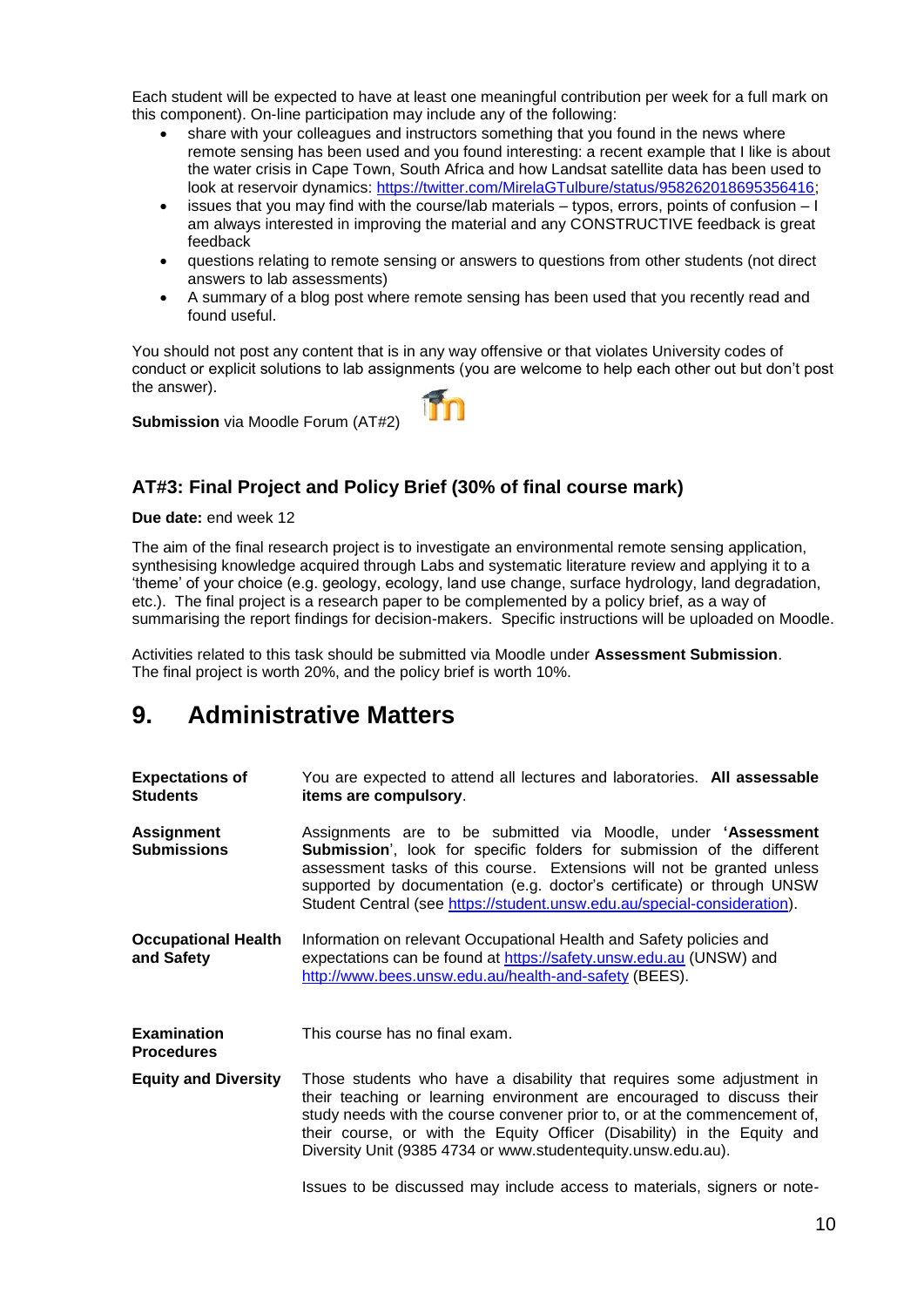takers, the provision of services and additional exam and assessment arrangements. Early notification is essential to enable any necessary adjustments to be made.

**[Grievance Policy](http://www.infonet.unsw.edu.au/poldoc/procedure_researchstudents_grievance.pdf)**<sup>4</sup>

1

**School Contact University Contact** A. Prof Jes Sammut Grievance Officer School of BEES [j.sammut@unsw.edu.au](mailto:j.sammut@unsw.edu.au) Tel: 9385 8281

Student Conduct and Appeals Officer (SCAO) within the Office of the Pro-Vice-Chancellor (Students) and Registrar.

Telephone 02 9385 8515, email [studentcomplaints@un](mailto:studentcomplaints@unsw.edu.au) [sw.edu.au](mailto:studentcomplaints@unsw.edu.au)

University Counselling and Psychological **Services** Tel: 9385 5418